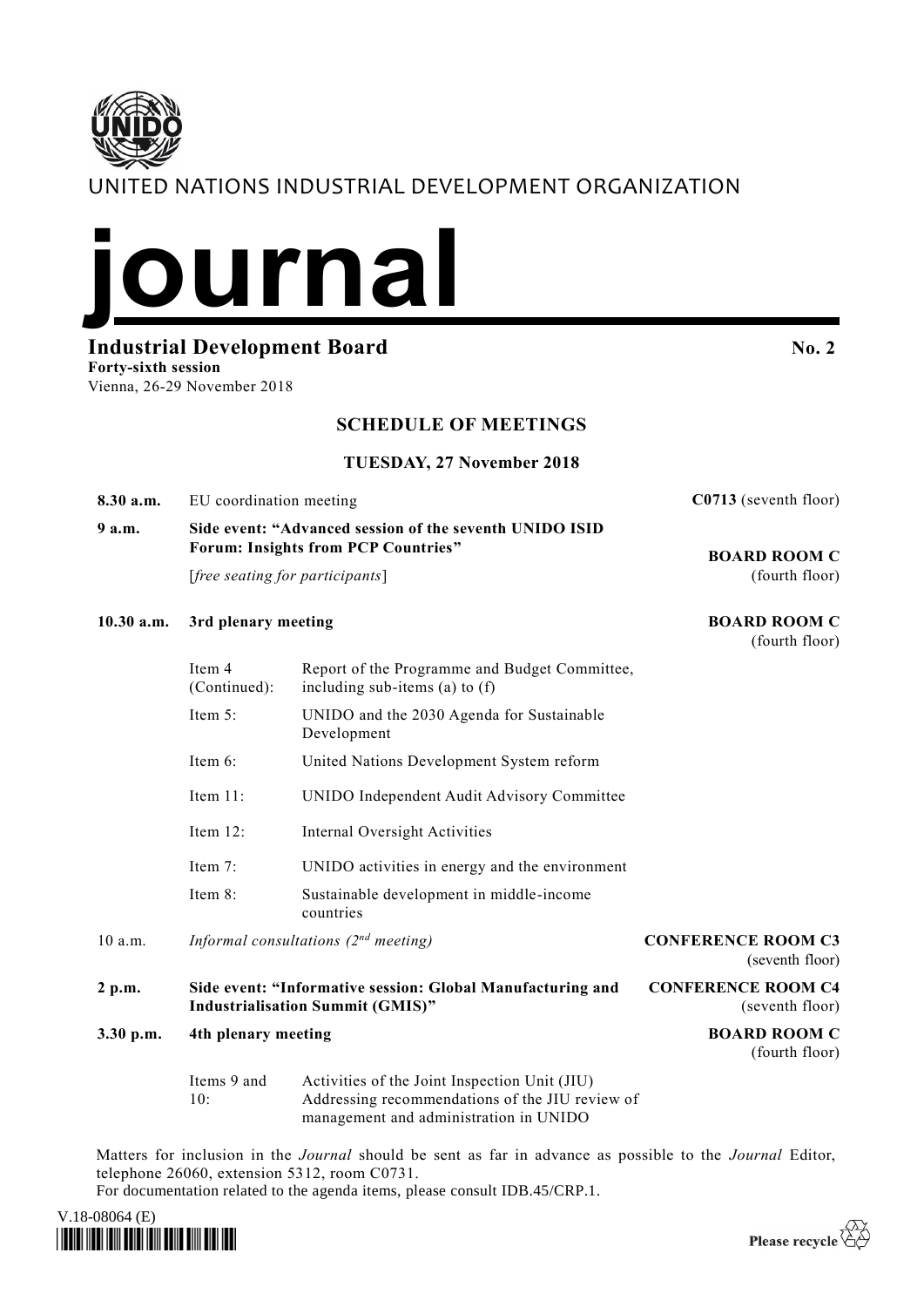| Item $13$ : | Evaluation activities                                                 |
|-------------|-----------------------------------------------------------------------|
| Item $17$ : | Date and place of the eighteenth session of the<br>General Conference |

3.30 p.m. *Informal consultations (3rd meeting)* **CONFERENCE ROOM C3**

(seventh floor)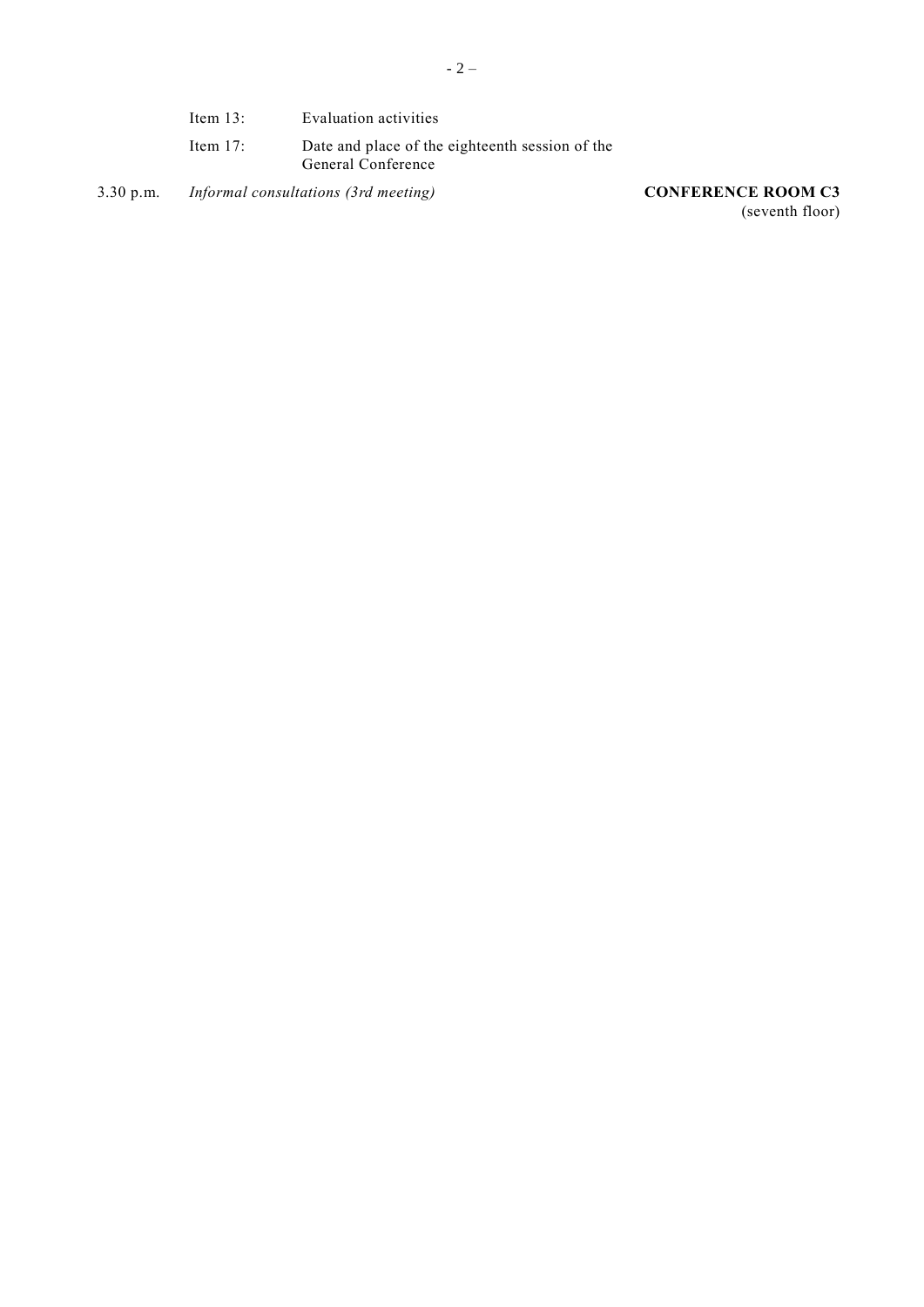## **WEDNESDAY, 28 November 2018**

| 9.30 a.m. | Meeting of the Bureau of the Industrial Development Board<br><i>(if required)</i> |                                                                                    | C <sub>0435</sub><br>(fourth floor)          |
|-----------|-----------------------------------------------------------------------------------|------------------------------------------------------------------------------------|----------------------------------------------|
| $10$ a.m. | 5th plenary meeting                                                               |                                                                                    | <b>BOARD ROOM C</b><br>(fourth floor)        |
|           | Item $14$ :                                                                       | Personnel matters                                                                  |                                              |
|           | Item $15$ :                                                                       | UNIDO, gender equality and the empowerment<br>of women                             |                                              |
|           | Item $16$ :                                                                       | Matters related to intergovernmental, non-<br>governmental and other organizations |                                              |
| $10$ a.m. | Informal consultations (4th meeting)                                              |                                                                                    | <b>CONFERENCE ROOM C3</b><br>(seventh floor) |
| 3.00 p.m. | 6th plenary meeting                                                               |                                                                                    | <b>BOARD ROOM C</b><br>(fourth floor)        |
|           | Item 18:                                                                          | Provisional agenda and date of the forty-seventh<br>session                        |                                              |
|           |                                                                                   | Adoption of the decisions                                                          |                                              |
|           | Item $19$ :                                                                       | Adoption of the report                                                             |                                              |
|           |                                                                                   | Closure of the session                                                             |                                              |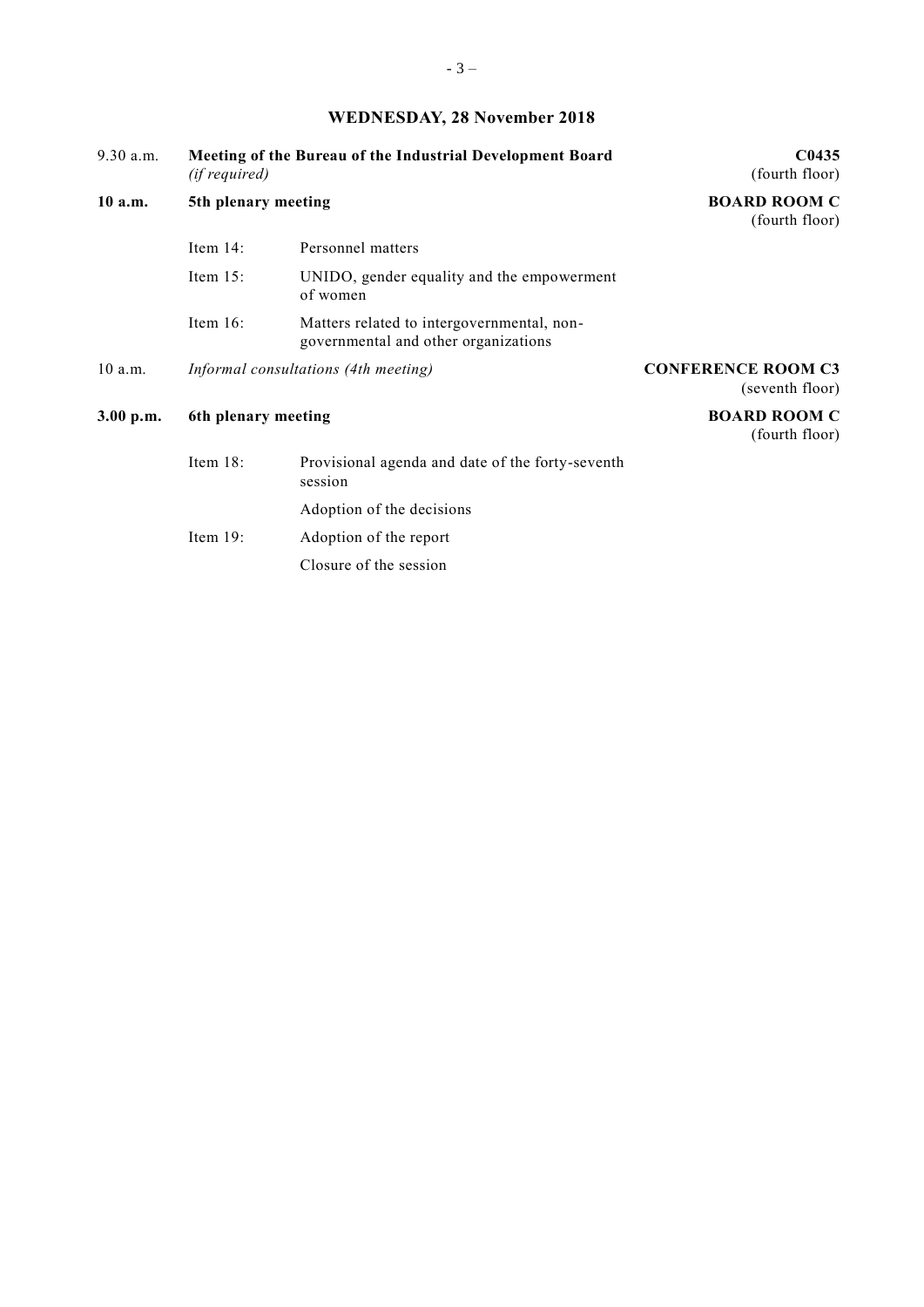#### **SUMMARY OF MEETINGS**

#### **MONDAY, 26 NOVEMBER 2018**

#### **1st PLENARY MEETING (morning)**

The forty-sixth session of the Industrial Development Board was opened by H.E. Faouzia Mebarki (Algeria) outgoing acting President of the forty-fifth session.

#### **Item 1: Election of officers**

The following were elected as officers of the current session:

| H.E. Ms. Faouzia Mebarki         | Algeria |
|----------------------------------|---------|
| H.E. Mr. Kazem Gharib Abadi      | Iran    |
| H.E. Ms. Natasha Meli Daudey     | Malta   |
| Ms. Andrea Eva Nemes             | Hungary |
| Mr. Milton Cohen-Henriquez Pages | Panama  |
|                                  |         |

A statement was made by the outgoing acting President of the forty-fifth session and newly elected President of the forty-sixth session, H.E. Ms. Faouzia Mebarki (Algeria).

#### **Item 2: Adoption of the agenda**

The agenda as proposed was adopted.

An introductory statement was made by the Director General.

A statement was made by H.E. Mr. Davila Quevedo, Vice-Minister of Industry, Peru.

#### **Item 3: Annual report of the Director General for 2017**

Statements were made by representatives of Ecuador (on behalf of the G77 and China), China (on behalf of the Asia and Pacific Group), Nigeria (on behalf of the African Group), Brazil (on behalf of GRULAC), the European Union and its Member States, the Russian Federation, China, Ecuador, Jordan, Japan, Italy, South Africa, Egypt, and Turkey.

A statement was made by the Rapporteur.

#### **2 nd PLENARY MEETING (afternoon)**

#### **Item 3:** (continued)

Statements were made by representatives of India, Spain, the Republic of Korea, Kuwait, Sudan, Iraq, Islamic Republic of Iran, Hungary, Bolivarian Republic of Venezuela, Afghanistan, Peru, Lebanon, Pakistan, Saudi Arabia, Tunisia, Belarus, Cuba, Kenya, Bangladesh, Nigeria, and Mexico.

#### **Item 4: Report of the Programme and Budget Committee, including sub-items (a) to (f)**

Statements were made by representatives of Ecuador (on behalf of the G77 and China), China (on behalf of the Asia and Pacific Group), Nigeria (on behalf of the African Group), Brazil (on behalf of GRULAC), and China.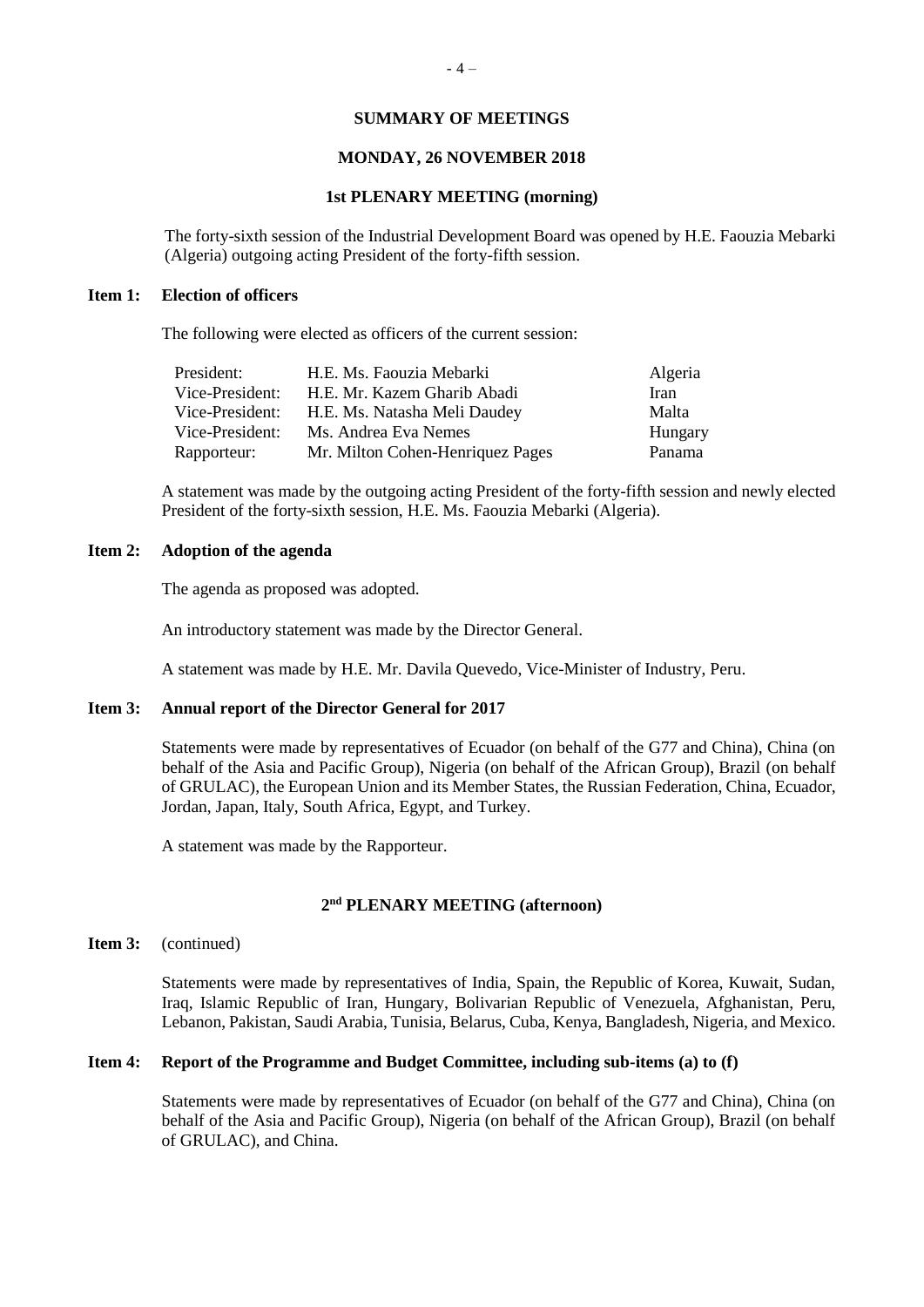#### **ANNOUNCEMENTS**

#### **Tuesday, 27 November 2018, 9 a.m.: Side event: "Advanced session of the seventh UNIDO ISID Forum: Insights from PCP Countries"**

As part of its convening role, UNIDO organizes regular forums on inclusive and sustainable industrial development (ISID) that bring together different stakeholders to engage in a dialogue, exchange knowledge, forge partnerships, and shape strategies for advancing ISID. The first such forum was held in 2014. So far, six ISID Forums have been organized. This year's advanced session of the Seventh ISID Forum will focus on the [Programme for Country Partnership \(PCP\)](https://www.unido.org/programme-country-partnership) and will provide Member States with an opportunity to engage in a dialogue with government representatives of PCP countries.

The PCP is UNIDO's newest programmatic service for accelerating ISID in Member States. The PCP aims to facilitate the mobilization of partners, expertise and resources for larger development impact, contributing to the achievement of [Sustainable Development Goal \(SDG\)](https://www.unido.org/2030-agenda-and-sustainable-development-goals) 9 and other relevant SDGs. Each programme is tailored to specific country needs and aligned with the national development agenda, while maintaining several key features: (1) ownership and leadership of the host government; (2) selected priority industrial sectors or areas; (3) a multi-stakeholder partnership; and (4) the facilitation of public and private investment. The PCP combines UNIDO's advisory and normative services, technical assistance and convening function to deliver an integrated service package to Member States.

The PCP was first introduced in late 2014 and is currently ongoing in six countries: Cambodia, Ethiopia, Kyrgyzstan, Morocco, Peru, and Senegal, covering each region of the globe and constituting the piloting phase. Each PCP is at a different stage of development. The first two pilots, [PCP Ethiopia](https://www.unido.org/programme-country-partnership/ethiopia) and [PCP Senegal,](https://www.unido.org/programme-country-partnership/senegal) are in implementation since 2015. The third pilot, [PCP Peru,](https://www.unido.org/programme-country-partnership/peru) launched in January 2016 and commenced implementation in 2018. PCP Cambodia and [PCP Kyrgyzstan](https://www.unido.org/who-we-are-programme-country-partnership/programme-country-partnership-kyrgyzstan) were approved in 2017 and are currently in the programming phase. The last pilot, [PCP Morocco,](https://www.unido.org/who-we-are-programme-country-partnership/programme-country-partnership-morocco) was approved in 2018 and is in its final stages of programming.

The session will feature opening remarks by the UNIDO Director General, Mr. LI Yong, followed by a moderated panel discussion. It will provide an opportunity to hear directly from high -level government representatives of PCP countries of their first-hand experiences and achievements through the programme, lessons learned and vision for the future. The session will also include a question and answer segment, allowing for an interactive exchange between the panellists, representatives of Member States and other participants.

This event will have free seating for participants. However, the plenary will resume just after this side event, with the IDB seating order being re-introduced. The understanding of participants is therefore kindly requested for the necessary changes that may be required after the side event.

#### **Tuesday, 27 November 2018, 2 p.m.: Side event: "Informative session: Global Manufacturing and Industrialisation Summit (GMIS)"**

The Global Manufacturing and Industrialization Summit (GMIS) was established in 2015 as a platform to build bridges between manufacturers, governments and NGOs, technologists, and investors in harnessing the Fourth Industrial Revolution's (4IR) transformation of manufacturing to regenerate the global economy. An initiative of UNIDO and the United Arab Emirates, GMIS offers a unique platform to discuss concrete opportunities, challenges and global actions pertaining to 4IR, as well as to strive for the devel opment of joint initiatives that contribute to the achievement of the 2030 Agenda for Sustainable Development.

The inaugural GMIS2017 conference was a resounding success. It brought together over 3,000 global influencers including world-renowned CEOs, ministers of economy and industry, leading entrepreneurs and distinguished academics. Over three days, participants engaged in dynamic discussions and information exchanges to advance the vision of ISID. By supporting multi-stake-holder and multilateral debates, world leaders and decision makers are encouraged to ensure a stronger commitment to partnerships at all levels and to align their business models with the SDGs, including coherent and sustainable policies.

In 2019, the second edition of GMIS will intensify the impact of innovation and 4IR technologies on the global manufacturing sector through the global dissemination of knowledge, best practices and standards. The Summit, which will be organized in conjunction with the 10th International Industrial Fair and hosted by the Russian Federation, is designed under the theme of "nature-inspired technologies", otherwise known as biomimetic design and biomimicry.

The session will feature opening remarks by the GMIS Co-chairs represented by Mr. Hiroshi Kuniyoshi, Deputy to the Director General of UNIDO, and H.E. Mr. Hamad Al Kaabi, Ambassador Extraordinary and Plenipotentiary, Permanent Representative of the United Arab Emirates to UNIDO, H. E. Mikhail Ivanovitch Ulyanov, Permanent Representative of the Russian Federation, host country of GMIS2019. Further, Mr. Badr Al Olama, the head of the GMIS Organizing committee, will give an insight into GMIS, followed by a moderated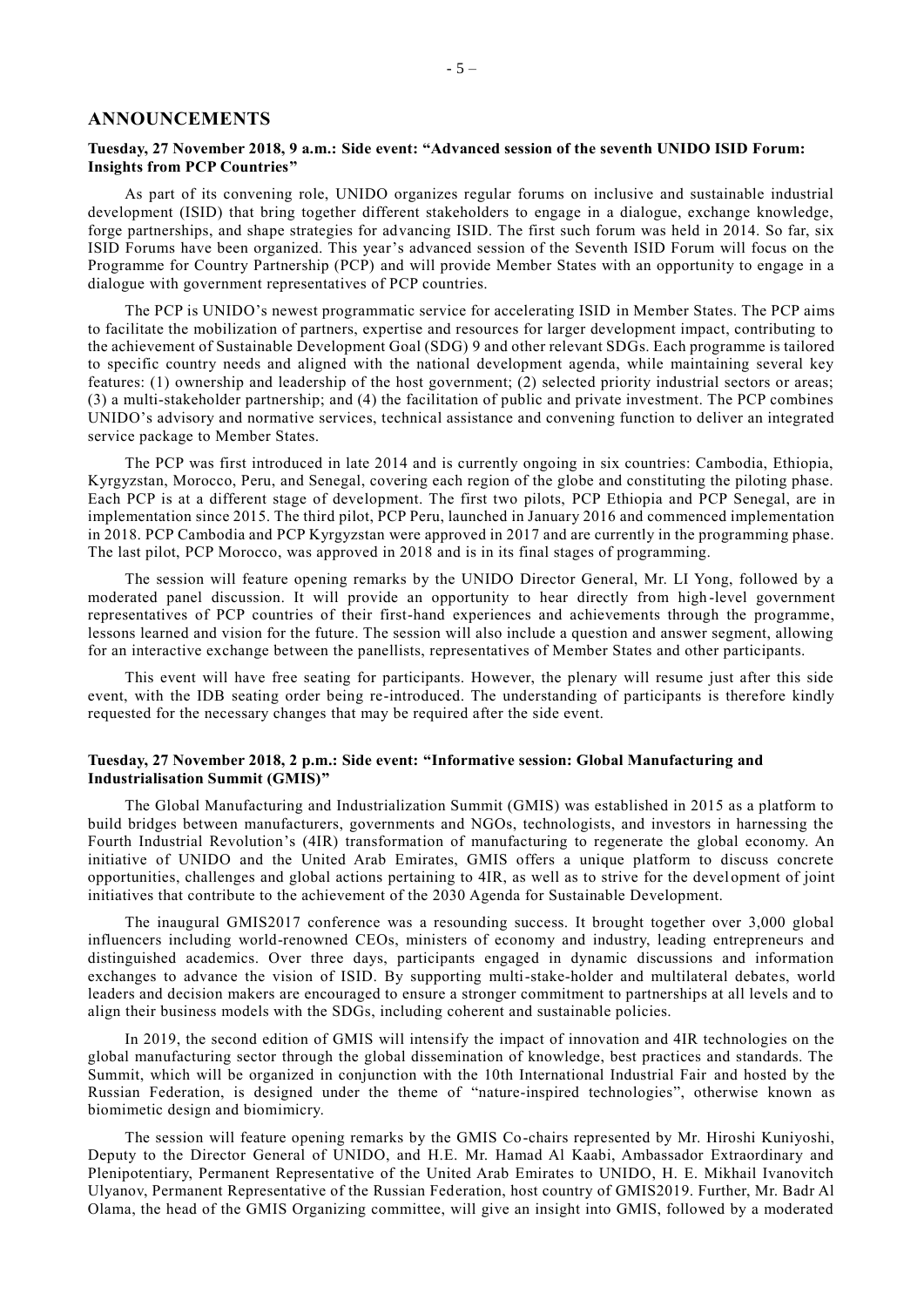fireside chat featuring Mr. Badr Al Olama, Ms. Cecilia Ugaz Estrada, Director, Department of P olicy Research and Statistics, UNIDO, and Ms. Veronika Peshkova, Executive Board Member and Expert Council Member of Committee on Women Entrepreneurship Development at OPORA RUSSIA, and newly appointed UNIDO Goodwill Ambassador.. After a live question and answer round, the session closes with a wrap-up by the Moderator, Ms. Sarah Kelly, television news anchor and journalist.

#### **Texts of written statements**

Statements submitted to the Office of the Meetings Management Unit will be published on the Extranet, unless there is a clear indication that they should not be made available (extranet.unido.org).

#### **Internet**

Delegates can connect to the Internet throughout building C by using the wireless connection named "WLAN-GUEST", which is available in both the conference rooms and throughout building C.

#### **Industrial Development Board coverage on the Internet**

All official Industrial Development Board documents have been published on the UNIDO website (www.unido.org/idb/46).

The VIC Online Services will also allow participants convenient access to documentation and information for participants regarding facilities and services available in the VIC. The application can be accessed from participants' mobile devices such as smart phones and tablet PCs at the following address: [http://myconference.unov.org](http://myconference.unov.org/) and by using the below QR code: